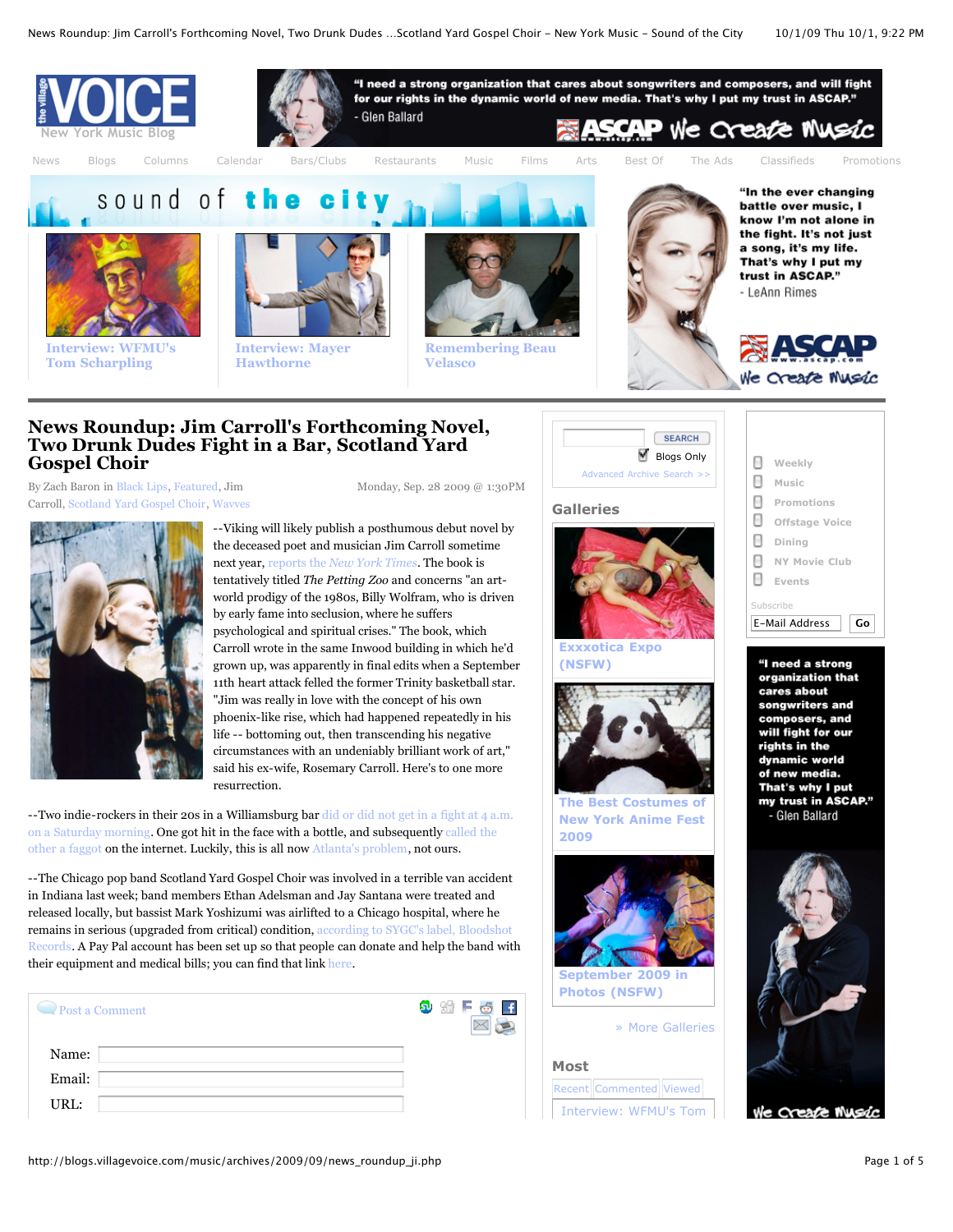News Roundup: Jim Carroll's Forthcoming Novel, Two Drunk Dudes …Scotland Yard Gospel Choir - New York Music - Sound of the City 10/1/09 Thu 10/1, 9:22 PM

 $\Box$  Remember personal info?

a comment for it to appear.

Post

that you have reviewed and agree to these Terms.

Comments (you may use HTML tags for style):

Comments may not show up immediately after submission. Please wait a minute after posting

All reader comments are subject to our [Terms of Use.](http://www.villagevoice.com/about/terms) By clicking "Post," you acknowledge

#### **[Runnin' Scared](http://blogs.villagevoice.com/runninscared/)**

Conservative Group Calls for Prayer Offensive Against Treasonous, [Homosexual Leaders](http://blogs.villagevoice.com/runninscared/archives/2009/10/conservative_gr.php) by Roy Edroso (6:03PM 10/01)

Brooklyn Beep Endorses [Bloomberg; Barron Calls](http://blogs.villagevoice.com/runninscared/archives/2009/10/brooklyn_beep_e.php) Him a "Traitor" by Roy Edroso (5:23PM  $10/01)$ 

Dennis Hopper Out of [New York Hospital After](http://blogs.villagevoice.com/runninscared/archives/2009/10/dennis_hopper_o.php) Flu Scare by Roy Edroso (5:08PM 10/01)

**[Sound of the City](http://blogs.villagevoice.com/music/)**

[Interview: WFMU's Tom](http://blogs.villagevoice.com/music/archives/2009/10/interview_wfmus.php) Scharpling on His Twitter Novel, the New Scharpling and Wurster Album, and His Antipathy Towards Sleep.

by Michael Tedder (7:45PM 10/01)

Subscribe<sup>1</sup>

- 19

÷

Scharpling on His Twitter Novel, the New [Scharpling and Wurster](http://blogs.villagevoice.com/music/archives/2009/10/interview_wfmus.php) Album, and His Antipathy Towards

Dash Snow Memorial [Happening Now Through](http://blogs.villagevoice.com/music/archives/2009/10/dash_snow_memor.php) 7pm at the East River Amphitheater

[Download: Das Racist +](http://blogs.villagevoice.com/music/archives/2009/10/download_das_ra.php) Spiderfang "Pink Polo

Live: On A Boat For [Fogo Nas Aguas, Which](http://blogs.villagevoice.com/music/archives/2009/10/live_on_a_boat.php) Translates To "Scantily Clad Samba Dancers" On The Animal Collective Remix Of "Love Like A Sunset," [By Phoenix, A Band Of](http://blogs.villagevoice.com/music/archives/2009/10/on_the_animal_c.php) Whom We Here At SOTC Are Perhaps Excessively Protective

**[Subscribe to RSS](http://blogs.villagevoice.com/music/rss.xml)  Receive e-mail updates** 

**Monthly Archives**

**Category Archives**

Choose...

Choose...

**Links** [Artforum](http://www.artforum.com/) [Andy Beta](http://andybetablog.blogspot.com/) [William Bowers](http://puritanb.blogspot.com/) [Robert Christgau's](http://music.msn.com/music/consumerguide/) Consumer Guide [Dip Dip Dive](http://dipdipdive.blogspot.com/) [The Dizzies](http://thedizzies.blogspot.com/) [Down in Front](http://www.villagevoice.com/columns/view/389014,22.html)

[Fanzine](http://www.thefanzine.com/)

[Impose](http://www.imposemagazine.com/)

[Pitchfork](http://www.pitchforkmedia.com/) [Rapidshare](http://blogs.vibe.com/rapidshare/) [Rhapsody](http://blog.rhapsody.com/) [Riff Market](http://www.riffmarket.com/)

[Sean Fennessey](http://blogs.vibe.com/rapidshare/)

[Left of Center](http://www.djalirancher.com/blog) [Not for Nothin'](http://amylinden.wordpress.com/)

Sleep.

Shorts"

Dash Snow Memorial [Happening Now Through](http://blogs.villagevoice.com/music/archives/2009/10/dash_snow_memor.php) 7pm at the East River Amphitheater

by Zach Baron (4:19PM 10/01)

[Download: Das Racist +](http://blogs.villagevoice.com/music/archives/2009/10/download_das_ra.php) Spiderfang "Pink Polo Shorts" by Zach Baron (4:00PM 10/01)

### **[La Daily Musto](http://blogs.villagevoice.com/dailymusto/)**

[Some More Homoerotic](http://blogs.villagevoice.com/dailymusto/archives/2009/10/some_more_homoe.php) Cannon Towel Ads! by Michael Musto (3:30PM 10/01)

[Check Out His 12 Inch](http://blogs.villagevoice.com/dailymusto/archives/2009/10/check_out_his_1.php) Freak! by Michael Musto (1:26PM

10/01)

## **[Fork in the Road](http://blogs.villagevoice.com/forkintheroad/)**

Bloomberg Finances [Playgrounds, Not from](http://blogs.villagevoice.com/forkintheroad/archives/2009/10/bloomberg_finan.php) the Public Coffers, But With the Bodies of Obese Children by Robert Sietsema (6:22PM 10/01)

[Judith Jones Talks](http://blogs.villagevoice.com/forkintheroad/archives/2009/10/judith_jones_ta.php) About Dining Solo by Rebecca Marx (5:54PM 10/01)

### **[All City](http://blogs.villagevoice.com/streetculture/)**

A Freshly Painted [Elbow-Toe in NoHo](http://blogs.villagevoice.com/streetculture/archives/2009/09/a_freshly_paint.php) by Camille Dodero (4:43PM 09/21)

[» more blogs](http://blogs.villagevoice.com/)

sell, trade 11,121 musicial 3,562 [rentals](http://villagevoice.backpage.com/rentals/classifieds/Results?adLanguage=All§ion=4376)  $16,907$ 2,681

http://blogs.villagevoice.com/music/archives/2009/09/news\_roundup\_ji.php Page 2 of 5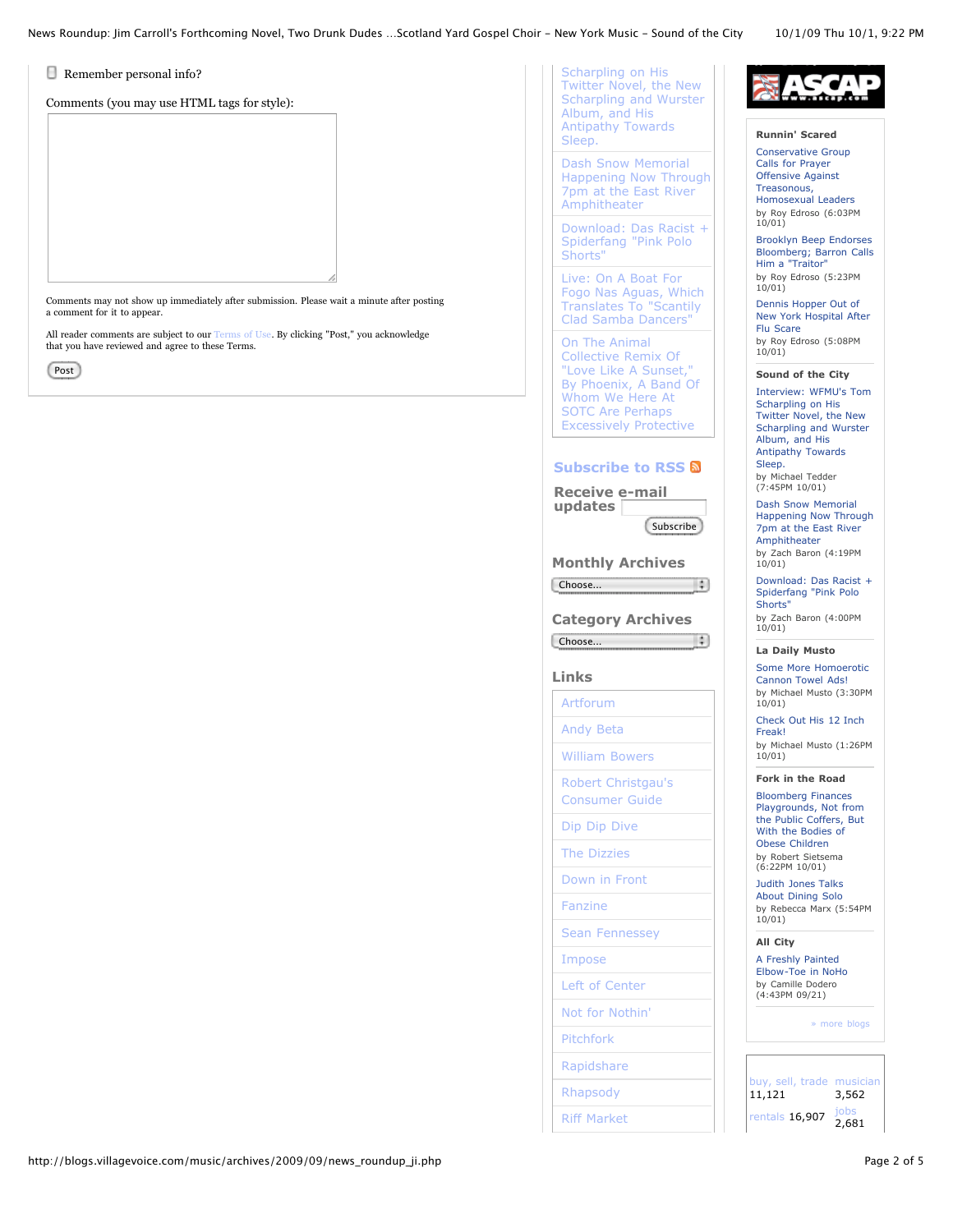News Roundup: Jim Carroll's Forthcoming Novel, Two Drunk Dudes …Scotland Yard Gospel Choir - New York Music - Sound of the City 10/1/09 Thu 10/1, 9:22 PM

[Luc Sante](http://ekotodi.blogspot.com/) [Jessica Suarez](http://www.jessicasuarez.com/) [Stereogum](http://www.stereogum.com/) **[Tripwire](http://www.thetripwire.com/)** 

[Voice's Music Section](http://www.villagevoice.com/music/)

[Christopher R.](http://twitter.com/1000TimesYes/) Weingarten

| adult<br>entertainment<br>29,913<br>classifieds  <br>backpage.com   Post<br>ads for free!                      |
|----------------------------------------------------------------------------------------------------------------|
| 169<br>Music<br><b>Fany</b><br>Event<br><b>Lookin</b><br>• website • view ad                                   |
| 92<br>22<br>92<br>· website                                                                                    |
| 1 L O<br>• website                                                                                             |
| <b>B.B.Kin</b><br>$\boldsymbol{a}$<br>BLUES CLUB & GRILL<br>· website · view ad<br><b><i>•</i></b> buy tickets |
| THE BITTER END<br>· website · view ad                                                                          |
| • website • view ad                                                                                            |
| <b>Blue JENote</b><br>• website • view ad                                                                      |
| HE<br>• website • view ad                                                                                      |
| рJ<br>æ<br>• website • view ad                                                                                 |
| • website • view ad                                                                                            |
|                                                                                                                |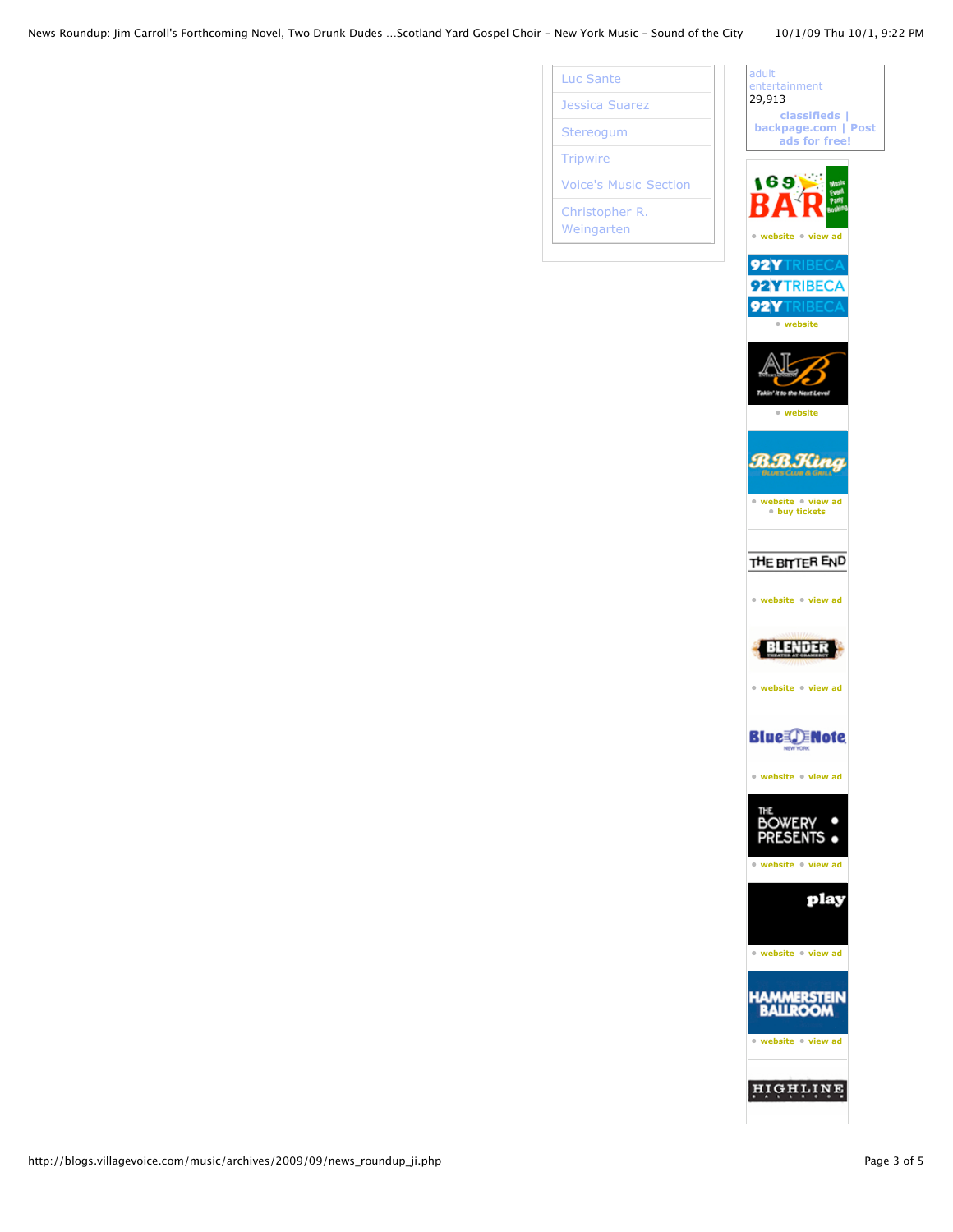



**• [website](http://www.sobs.com/) • [view ad](http://www.villagevoice.com/adIndex/sobs-15338/726551) • [buy tickets](http://www.ticketmaster.com/)**



http://blogs.villagevoice.com/music/archives/2009/09/news\_roundup\_ji.php Page 4 of 5